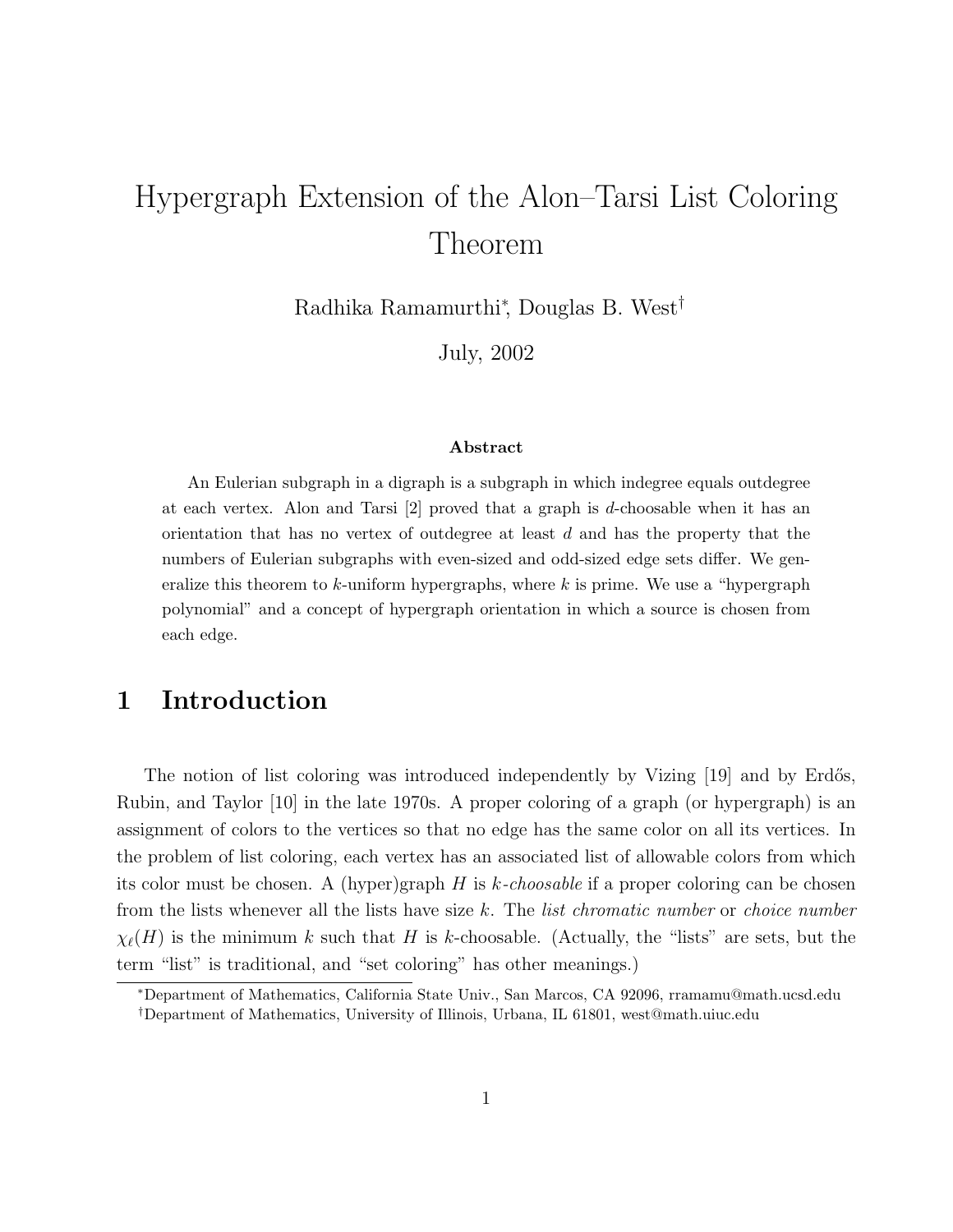Much of the fundamental work on list coloring is surveyed in Alon [5], Tuza [18], and Kratochvil–Tuza–Voigt [13]. We focus on list coloring of hypergraphs. The Kratochvil– Tuza–Voigt paper notes that there are surprisingly few results on list coloring of hypergraphs and that "the structural theory of hypergraph list-coloring" remains largely undeveloped. A few results directly or indirectly discussing list coloring of hypergraphs include Kostochka– Steibitz [16], Kostochka–Stiebitz–Wirth [17], and Kahn [14].

In 1992, Alon and Tarsi [2] showed that the choice number of a graph  $G$  is at most  $d$  when G has an orientation with special structural properties that has no vertex of outdegree at least d. A graph is simply a 2-uniform hypergraph. In this paper, we generalize the Alon–Tarsi Theorem to  $k$ -uniform hypergraphs when  $k$  is prime.

Our proof is algebraic and closely follows the argument of [2]. To motivate our approach, in Section 3 we sketch the main steps in their proof. For the generalization, in Section 4 we define a "hypergraph polynomial" using a kth root of unity  $\theta$ , generalizing the graph polynomial used in [2]. The polynomial  $f_H$  is the product of factors for all edges, with edge  $v_{i_0}, \ldots, v_{i_{k-1}}$  generating the factor  $(x_{i_0} + \theta x_{i_1} + \cdots + \theta^{k-1} x_{i_{k-1}})$ .

When each  $x_i$  takes on a value used as a color on the corresponding vertex  $v_i$ , a factor is zero if and only if the corresponding edge is monochromatic, so the value of  $f_H$  is nonzero if and only if the coloring is proper. The algebraic result used in [2] (stated here in Section 2) implies that  $f_H$  has value zero for each choice of colors from lists of specified sizes if and only if  $f_H$  is identically zero.

We use a natural notion of hypergraph orientation to describe the monomials in  $f_H$ ; and orientation is a choice of a source vertex from each edge. An orientation in which each vertex  $v_i$  is chosen  $d_i$  times as source contributes some power of  $\theta$  to the coefficient of  $\prod x_i^{d_i}$ .

In Section 5 we establish a bijection between orientations in which each  $v_i$  is chosen  $d_i$ times and "balanced" partitions of the edges of one such orientation into  $k$  parts. This yields our main result: a sufficient condition for the corresponding coefficient in  $f_H$  to be nonzero and hence a condition for an upper bound on the choice number of the hypergraph. Section 6 concludes with some examples and questions.

#### 2 Combinatorial Nullstellensatz

In this section, we state the algebraic results needed to prove our theorem. For the proofs, we refer the reader to Alon [3]. Applications to the areas of additive number theory, hyperplanes, graphs, and graph colorings are given in [3]. The theorems are special cases of Hilbert's Nullstellensatz (see for example [6, Page 375]); Alon [3] refers to them as the "Combinatorial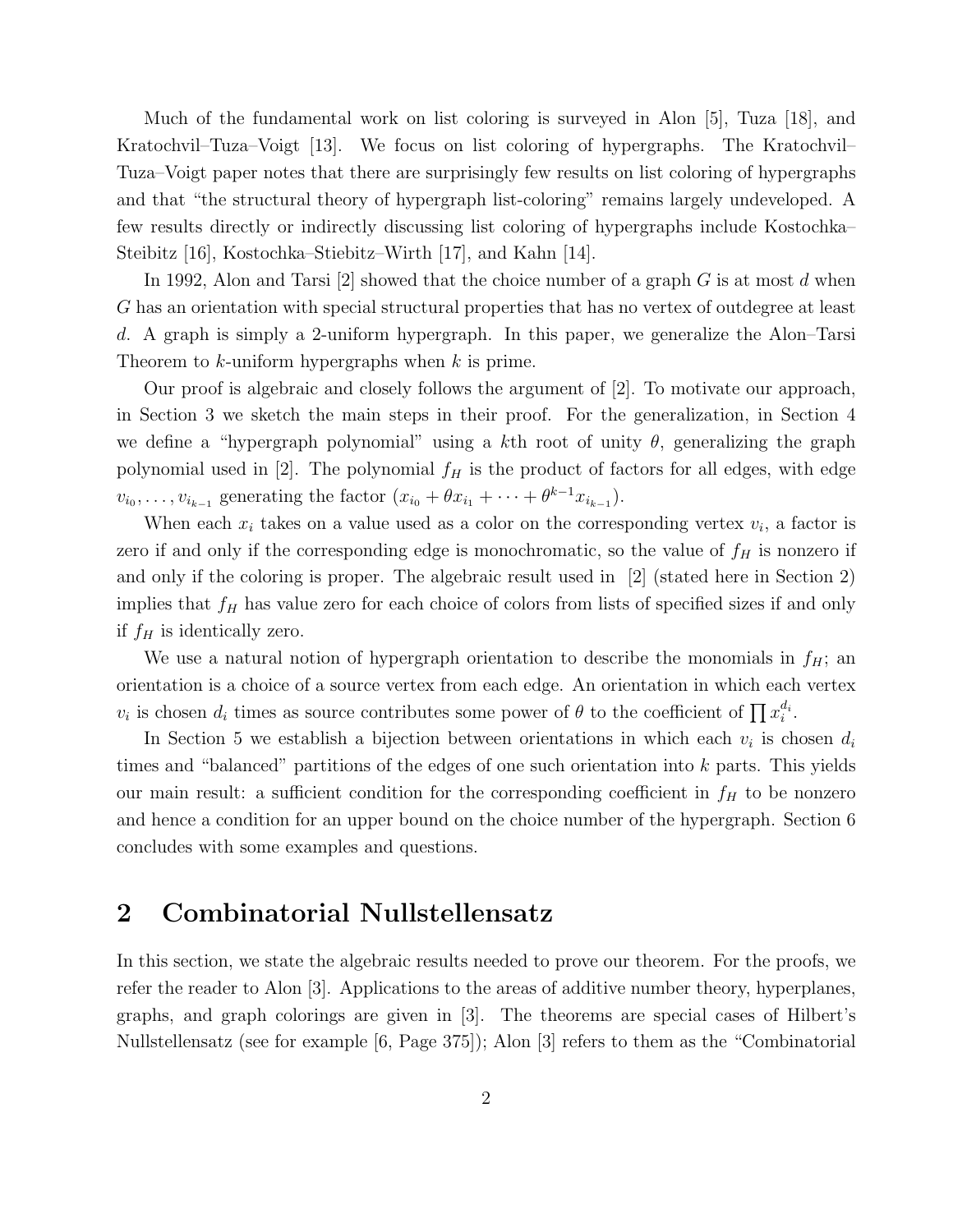Nullstellensatz".

In a multivariate polynomial, the *degree* of a nonzero monomial  $ax_1^{d_1} \ldots x_n^{d_n}$  is the integer  $\sum_{i=1}^{n} d_i$ . If f is a nonzero polynomial expressed as the sum of monomial terms, then the (total) degree of f is the maximum of the degrees of its nonzero monomials. If every nonzero monomial in f has the same degree t, then f is homogeneous of degree t. The degree of f in  $x_i$ is the degree of  $f$  considered as a polynomial in the one variable  $x_i$ , with the other variables treated as constants.

Let F be a field. For a polynomial  $g \in \mathbb{F}[x_1, \ldots, x_n]$  that depends only on  $x_i$  (that is, the coefficients of monomials involving other variables are zero), it is algebraic convention to write  $g(x_i)$ . By the "common zeros" of  $g_1, \ldots, g_n$  in this setting, we mean when the arguments are viewed as assigning values to all variables.

**Theorem 2.1** (Alon [3]) Let  $\mathbb{F}$  be an arbitrary field, and let f be a polynomial in  $\mathbb{F}[x_1, \ldots, x_n]$ . Let  $S_1, \ldots, S_n$  be nonempty subsets of  $\mathbb{F}$ , and let  $g_i(x_i) = \prod_{s \in S_i} (x_i - s)$ . The polynomial f vanishes over all the common zeros of  $g_1, \ldots, g_n$  if and only if f lies in the ideal generated by  $g_1, \ldots, g_n$ , with  $f = \sum_{i=1}^n h_i g_i$  for some polynomials  $h_1, \ldots, h_n$ . Moreover, if f and  $g_1, \ldots, g_n$ lie in  $R[x_1, \ldots, x_n]$  for some subring R of  $F$ , then the polynomials  $h_1, \ldots, h_n$  may be chosen in  $R[x_1, \ldots, x_n].$ 

A consequence of this is the following theorem.

**Theorem 2.2** (Alon [3]) Let  $\mathbb{F}$  be an arbitrary field, and let f be a polynomial in  $\mathbb{F}[x_1, \ldots, x_n]$ . Suppose that f is homogeneous of degree  $\sum_{i=1}^{n} t_i$ , where each  $t_i$  is a nonnegative integer, and suppose that the coefficient of  $\prod_{i=1}^n x_i^{t_i}$  in  $f(x_1, \ldots, x_n)$  is nonzero. If  $S_1, \ldots, S_n$  are subsets of  $\mathbb{F}$  with  $|S_i| > t_i$ , then there are elements  $s_1, \ldots, s_n$  with each  $s_i \in S_i$  such that  $f(s_1, \ldots, s_n) \neq 0$ .

### 3 List coloring of graphs

Assigning identical lists to all vertices shows that  $\chi_{\ell}(G) \geq \chi(G)$ . Picking colors from lists in an arbitrary vertex order yields  $\chi_{\ell}(G) \leq \Delta(G) + 1$ . No upper bound on  $\chi_{\ell}(G)$  in terms of  $\chi(G)$  exists; there are bipartite graphs with arbitrarily large choice number. Alon [5] showed that, unlike the chromatic number, the choice number of a simple graph must grow with the average degree: if G has average degree d, then  $\chi_{\ell}(G) \geq (\frac{1}{2} - o(1)) \log_2 d$  [4]. Thus we seek upper bounds in terms of vertex degrees.

The Alon–Tarsi Theorem [2] gives such a bound in terms of a special orientation. When such an orientation exists, the resulting upper bound on  $\chi_l(G)$  cannot be worse than  $\Delta(G)+1$ .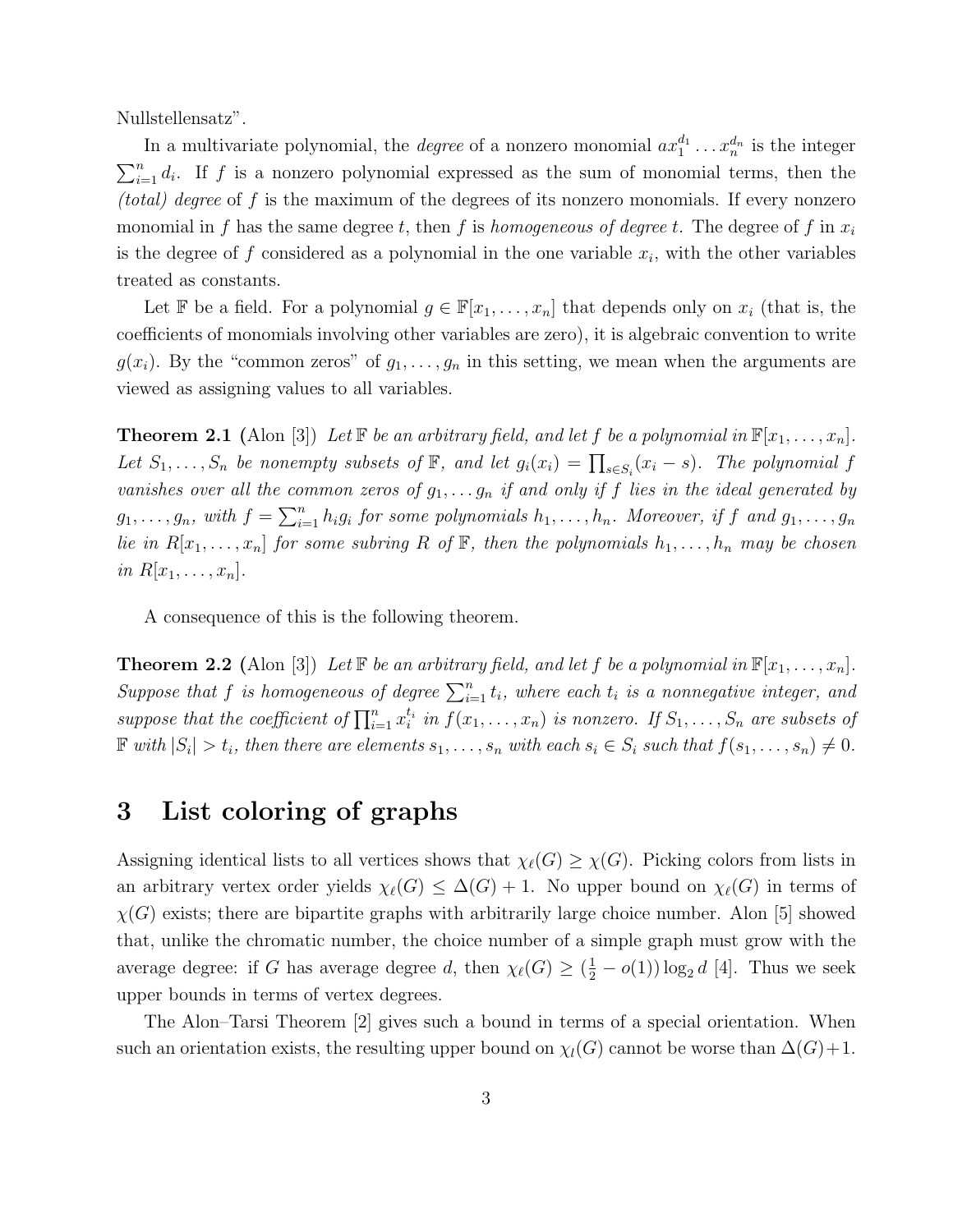**Definition 3.1** For an orientation D of a graph G, the *outdegree*  $d^+_D(v)$  of vertex v is the number of edges with v as source. The *indegree* is the number of edges with v as sink. An *Eulerian subgraph* or *circulation* in a digraph  $D$  is a subgraph in which indegree and outdegree are equal at each vertex. The *size* of a graph or digraph is the number of edges.

The term "Eulerian subgraph" is a bit of a misnomer, because it imposes no connectedness requirement; indeed, the subgraph with no edges is always Eulerian. The term "circulation" is used in network flow theory to mean that inflow equals outflow, so it seems appropriate for this concept.

**Theorem 3.2** (Alon–Tarsi [2]) Let G be a graph with an orientation D such that in D the number of circulations with odd size differs from the number of circulations with even size. If each vertex v is given a list of at least  $d_D^+(v) + 1$  colors, then G has a proper coloring chosen from the lists.

This theorem is proved in Alon–Tarsi [2]; see also [3, Theorem 7.2]. We briefly describe the proof in the latter paper to show how the results of Section 2 are applied and to motivate our generalization to hypergraphs. The fundamental tool is algebraic, a polynomial associated with the graph.

**Definition 3.3** Given a graph G with vertex ordering  $v_1, \ldots, v_n$ , let  $E'(G) = \{(i, j): i < j \text{ and } j \leq j \leq n\}$  $v_i v_j \in E(G)$ . The graph polynomial  $f_G$  of G is given by  $f_G(x_1, \ldots, x_n) = \prod_{(i,j) \in E'(G)} (x_i - x_j)$ .

Let  $v_1, \ldots, v_n$  be an ordering of the vertices of G. A coloring of  $V(G)$  can be described as assigning  $s_i$  to  $v_i$ , where  $s_1, \ldots, s_n \in \mathbb{Z}$ . A coloring is proper if and only if the corresponding evaluation  $f_G(s_1, \ldots, s_n)$  of the graph polynomial is nonzero. When we associate a list  $S_i \subset \mathbb{Z}$ with each vertex of G, the existence of a proper coloring of G with each vertex  $v_i$  colored from its list  $S_i$  is equivalent to the existence of colors  $s_i \in S_i$  such that  $f_G(s_1, \ldots, s_n) \neq 0$ .

Let D be an orientation of G with outdegrees  $d_1, \ldots, d_n$  for  $v_1, \ldots, v_n$ , and suppose that  $|S_i| = d_i + 1$  for each i. Since the graph polynomial  $f_G$  is homogeneous of degree  $\sum_{i=1}^n d_i$ , Theorem 2.2 applies if the coefficient of  $\prod_{i=1}^{n} x_i^{d_i}$  in  $f_G$  is nonzero. A sufficient condition for it to be nonzero is obtained by interpreting the coefficient combinatorially in terms of the circulations in  $D$ . As shown in  $[2]$ , the absolute value of this coefficient is the difference between the number of circulations of even size and the number of odd size. Hence the bound on choice number follows when  $D$  is an orientation satisfying the hypothesis of the theorem.

Alon and Tarsi used the theorem to show that planar bipartite graphs are 3-choosable. Ellingham and Goddyn [11] used it to prove that every d-regular, d-edge-colorable planar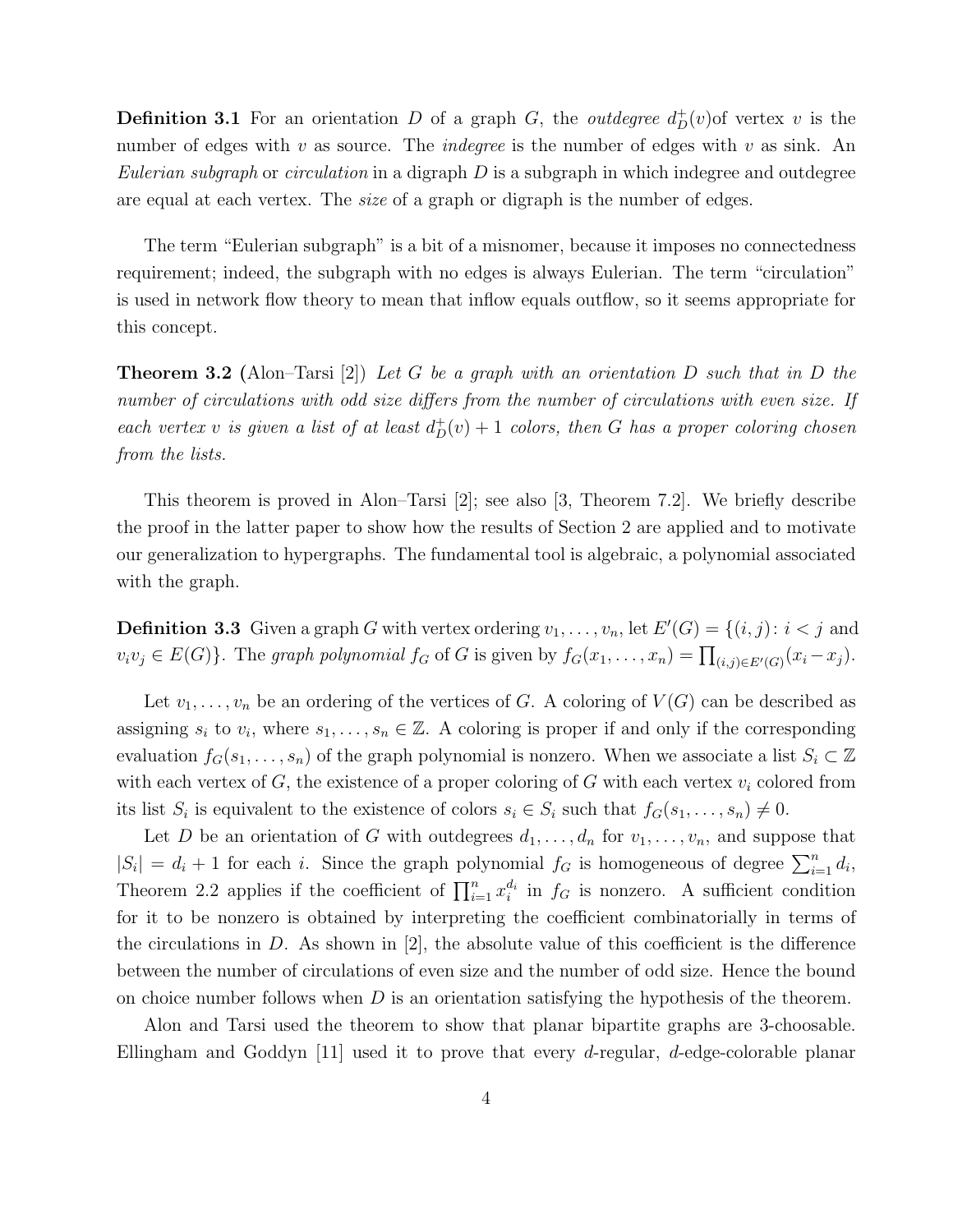multigraph is d-edge-choosable. Fleischner and Steibitz [12] applied it to solve a problem of Du, Hsu, and Hwang [8] and a stronger version suggested by Erdős; they proved that every graph on  $3n$  vertices formed by adding n pairwise disjoint triangles to a  $3n$ -cycle is 3-choosable.

#### 4 The hypergraph polynomial and orientations

We now consider proper colorings of k-uniform hypergraphs. We define a hypergraph polynomial that reduces to the graph polynomial when  $k = 2$ . Like the graph polynomial, this is defined with respect to a fixed ordering of the vertices. We write  $\mathcal{E}(H)$  for the edge set of a hypergraph H.

**Definition 4.1** Let H be a k-uniform hypergraph with vertices  $v_1, \ldots, v_n$ . For each edge  $E = \{v_{i_0}, v_{i_1}, \dots, v_{i_{k-1}}\}$  with  $i_0 < i_1 < \dots < i_{k-1}$ , let

$$
h(E) = (x_{i_0} + \theta x_{i_1} + \cdots + \theta^{k-1} x_{i_{k-1}}),
$$

where  $\theta$  is a primitive kth root of unity. The hypergraph polynomial  $f_H$  is defined by

$$
f_H(x_1, x_2, \dots, x_n) = \prod_{E \in \mathcal{E}(H)} h(E)
$$
 (1)

Example 4.2 The edge set of the complete 3-uniform hypergraph on 4 vertices consists of all triples from  $\{v_1, v_2, v_3, v_4\}$ . The resulting hypergraph polynomial for the vertex ordering  $v_1, v_2, v_3, v_4$  is  $f_{K_4^3} = (x_1 + \theta x_2 + \theta^2 x_3)(x_1 + \theta x_2 + \theta^2 x_4)(x_1 + \theta x_3 + \theta^2 x_4)(x_2 + \theta x_3 + \theta^2 x_4).$ 

Given a k-uniform hypergraph H, for each i let  $L_i \subset \mathbb{Z}$  be a list for vertex  $v_i$ . If H has no proper coloring from these lists, then every choice of colors from the lists makes some edge monochromatic. This implies that one of the factors on the right side of (1) is zero.

Conversely, if  $f_H$  is zero for colors  $a_1, \ldots, a_n$  on the vertices of H, then some factor of the form  $a_{i_0} + \theta a_{i_1} + \cdots + \theta^{k-1} a_{i_{k-1}}$  is zero. When  $\theta$  is a primitive kth root of unity but k is not prime, this does not imply that  $a_{i_0} = \cdots = a_{i_{k-1}}$ . For example, when k is even and at least 4, we can give nonzero coefficients to the roots  $\pm 1$  while giving coefficient 0 to the remaining roots. For prime k, however, the following holds  $([6],$  Page 405).

**Lemma 4.3** Given a prime k, let  $\theta$  be a primitive kth root of unity. If  $a_0, \ldots, a_{k-1}$  are rational, then  $\sum_{i=0}^{k-1} a_i \theta^i = 0$  if and only if  $a_0 = \cdots = a_{k-1}$ .

Henceforth,  $H$  denotes a k-uniform hypergraph with  $k$  prime. We introduce a notion of hypergraph orientation.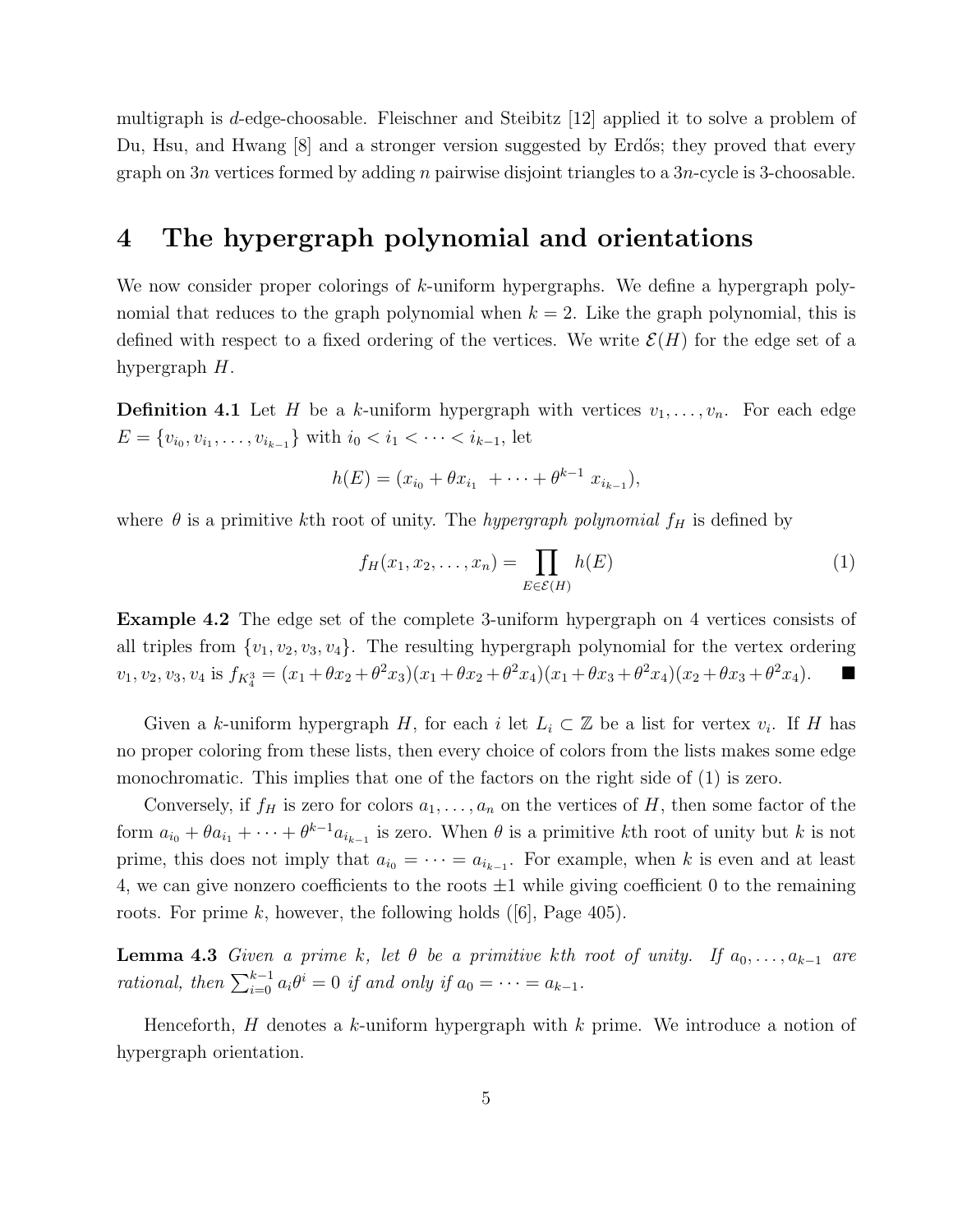**Definition 4.4** Let H be a hypergraph with vertices  $v_1, \ldots, v_n$  in fixed order. An *orientation*  $\vec{H}$  is a choice of a source vertex from each edge in H. Letting  $d_i$  denote the number of edges with  $v_i$  as source, the *source sequence* of  $\vec{H}$  is  $d_1, \ldots, d_n$ . For an edge  $\{v_{j_0}, \ldots v_{j_{k-1}}\}$  with  $j_0 < \cdots < j_{k-1}$ , the vertex  $v_{j_i}$  is in position i in the edge. If also  $v_{j_i}$  is the source in edge E, then the weight  $w_{\vec{H}}(E)$  is  $\theta^i x_{j_i}$ . The weight of  $\vec{H}$  is the product  $\prod_{E \in \mathcal{E}} w_{\vec{H}}(E)$ . The modularity  $m(\vec{H})$  is  $\left(\sum_{i=0}^{k-1} i m_i\right) \mod k$ , where  $m_i$  is the number of edges with the source in position i.

If an oriented hypergraph  $\vec{H}$  has source sequence  $d_1, \ldots, d_n$ , then the weight and modularity of  $\hat{H}$  are related by

$$
w(\vec{H}) = \prod_{E \in \mathcal{E}(\mathcal{H})} w_{\vec{H}}(E) = \theta^{m(\vec{H})} x_1^{d_1} \dots x_n^{d_n}
$$

**Example 4.5** The Fano plane F is the 3-uniform hypergraph with 7 vertices such that every two edges intersect in exactly one element and every two elements occur together in exactly one edge. If  $V(F) = [7]$ , then the labels can be permuted so that  $\mathcal{E}(F) =$  $\{124, 235, 346, 457, 156, 267, 137\}.$ 



We define an orientation  $\vec{R}$  of F, indicated by underlining the source in each edge.

 $\mathcal{E}(\vec{R}) = \{124, 235, 346, 457, 156, 267, 137\}$ 

The source sequence of  $\vec{R}$  is 2, 2, 2, 1, 0, 0. The source in edge 124 is in position 0, and hence the weight of the edge is  $x_1$ . The weight of 137 is  $\theta x_3$ , since the source is in position 1.

The modularity of  $\vec{R}$  is  $(0 \cdot 6 + 1 \cdot 1 + 2 \cdot 0) = 1 \text{ mod } 3$ . The weight of the orientation is  $w(\vec{R}) = (x_1)(x_2)(x_3)(x_4)(x_1)(x_2)(\theta x_3) = \theta x_1^2 x_2^2 x_3^2$  $\frac{2}{3}x_4$ .

Ignoring the coefficient, the weight of an orientation with source sequence  $d_1, \ldots, d_n$  corresponds to  $x_1^{d_1} \ldots x_n^{d_n}$ , a monomial in  $f_H$ . Conversely, a monomial  $x_1^{d_1} \ldots x_n^{d_n}$  in  $f_H$  arises by choosing  $v_i$  in  $d_i$  of the edges incident to it (for each i), and hence it corresponds to an orientation of  $H$ . Orientations with the same source sequence give rise to the same monomial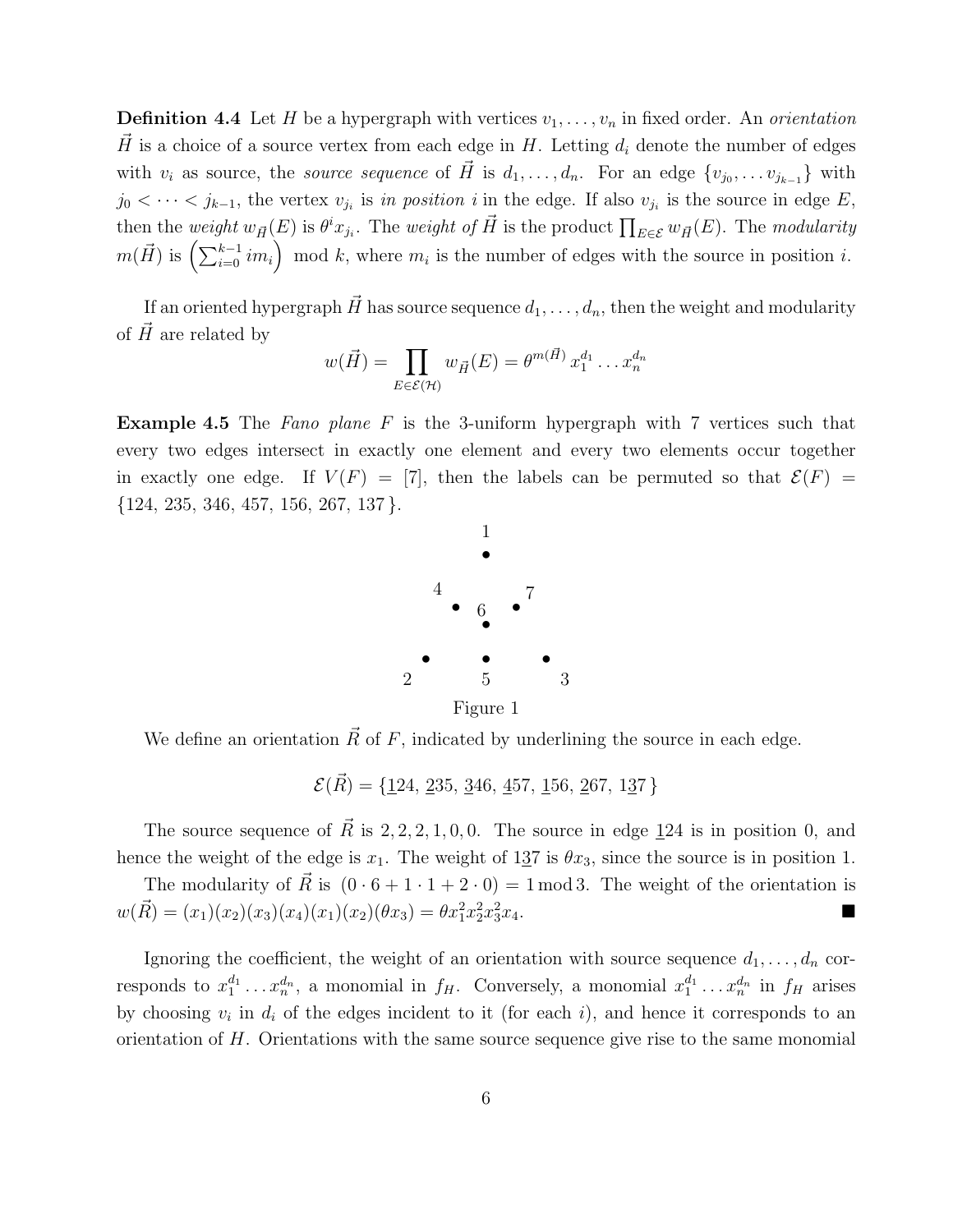term, but with possibly different coefficients. The coefficient depends on the positions of the sources in the edges. Expanding  $f<sub>H</sub>$  leads to the following expression.

$$
f_H(x_1, x_2, \dots, x_n) = \prod_{E \in \mathcal{E}(H)} (x_{r_0} + \theta x_{r_1} + \dots + \theta^{k-1} x_{r_{k-1}})
$$
  
\n
$$
= \sum_{\text{all orientations}} w(\vec{H})
$$
  
\n
$$
= \sum_{\text{all orientations}} \theta^{m(\vec{H})} x_1^{d_1} \dots x_n^{d_n}
$$
  
\n
$$
= \sum_{d_1 + \dots + d_n = e(H)} (a_0 + \theta a_1 + \dots + \theta^{k-1} a_{k-1}) \prod_{i=1}^n x_i^{d_i},
$$

where  $a_i$  is the number of orientations of H with source sequence  $d_1, \ldots, d_n$  and modularity i.

# 5 The coefficient of a monomial term

Consider now a fixed source sequence  $d_1, \ldots, d_n$ . Let  $\vec{R}$  be an orientation of H with this source sequence. We use "R" to suggest that this is a reference orientation. For any orientation  $H~$ with same source sequence as  $\vec{R}$ , we partition  $\mathcal{E}(\vec{R})$  into classes  $B_0, \ldots, B_{k-1}$  by comparing sources of edges in  $\vec{R}$  and  $\vec{H}$ .

Let E be an edge of  $\vec{R}$  having vertex set  $\{v_{r_0}, \ldots v_{r_{k-1}}\}$  with  $r_0 < \cdots < r_{k-1}$  and source  $v_{r_j}$ . When comparing  $\vec{R}$  and  $\vec{H}$ , we put E in  $B_i$  if the position of the source of E in  $\vec{H}$  cyclically follows  $v_{r_j}$  by i positions. Thus, for a vertex v, the number of edges of  $\vec{R}$  in  $B_1 \cup \cdots \cup B_{k-1}$  in which v is the source is the number of edges of H such that v is the source in  $\vec{R}$  but not in  $\vec{H}$ .

Also, for each edge in  $B_i$  where v follows the source by i positions, v is the source in H but not in  $\vec{R}$ . The sum over i of the number of such edges in  $B_i$  is the number of edges where v is the source in  $\vec{H}$  but not in  $\vec{R}$ .

Since  $\vec{R}$  and  $\vec{H}$  have the same source sequence, these numbers are equal.

**Definition 5.1** Consider an orientation  $\vec{R}$  of H. Let  $(B_0, B_1, \ldots, B_{k-1})$  be a partition of the edges of R into k sets; denote this by B. The modular sum  $m(\mathcal{B})$  of a partition B is defined by  $m(\mathcal{B}) = \sum_{i=0}^{k-1} i \cdot |B_i|$  mod k. For each vertex v and each set  $B_j$  in  $\mathcal{B}$ , let  $d_{B_j}^i(v)$  denote the number of edges in  $B_i$  such that v appears i positions after the position of the source of the edge in  $\vec{R}$ , cyclically. A partition  $\vec{B}$  is a balanced partition if

$$
\sum_{i=0}^{k-1} d_{B_i}^0(v) = \sum_{i=0}^{k-1} d_{B_i}^i(v) \qquad \forall \ v \in \vec{R}.
$$
 (2)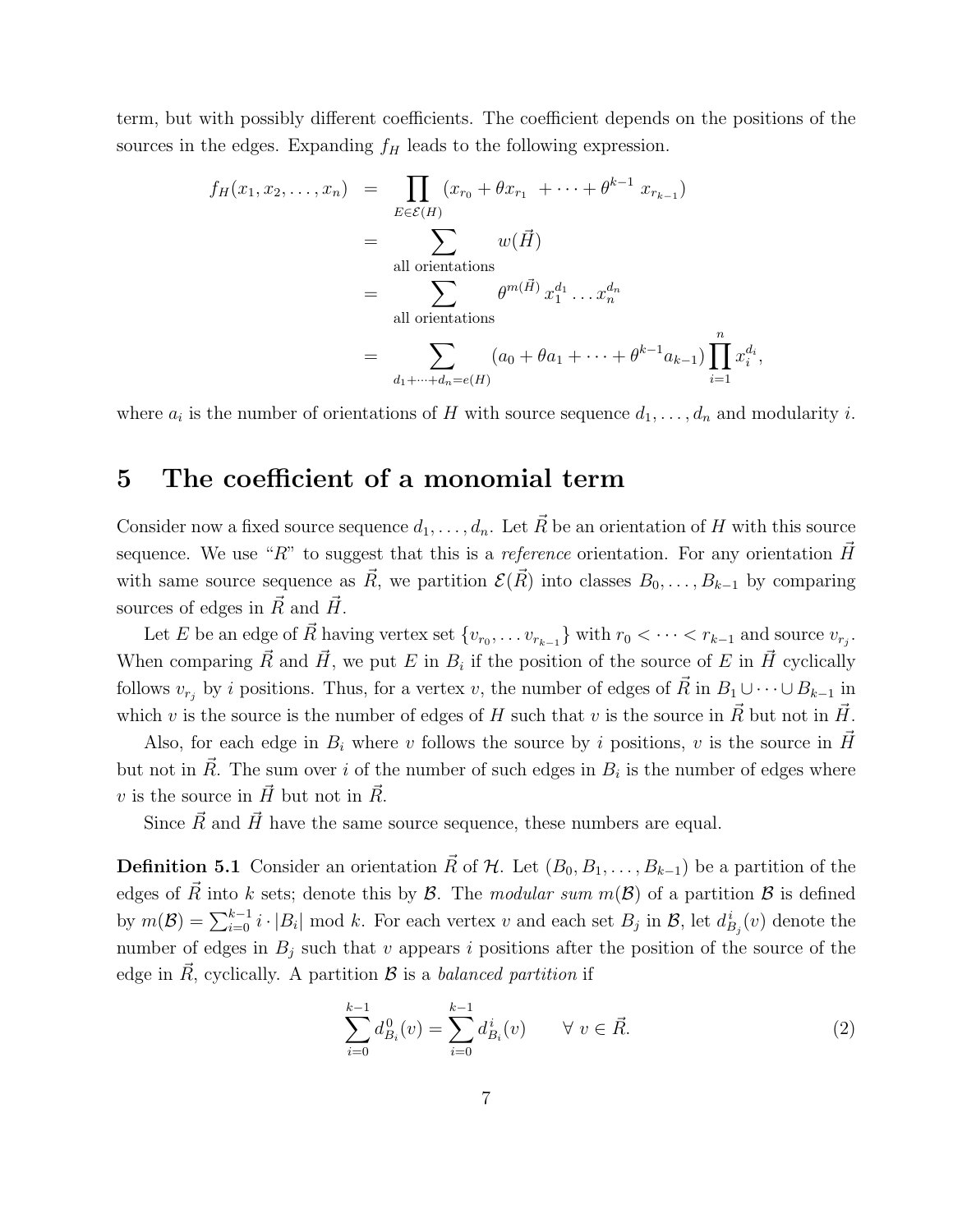Note that in (2) the term  $d_{B_0}^0(v)$  cancels from both sides. Therefore, when forming balanced partitions we will mainly consider the edges in  $B_i$  for  $i \neq 0$  and assume that all remaining edges belong to  $B_0$ .

When  $k = 2$ , a balanced partition is a partition of the edges into two sets such that for each vertex  $v, d_{B_1}^0(v) = d_{B_1}^1(v)$ . For a directed graph,  $d^0(v)$  counts the edges leaving  $v$ , while  $d^1v$  counts the edges entering v. Thus  $B_1$  induces a graph in which the indegree of each vertex equals the outdegree; in other words,  $B_1$  is a circulation in  $R$ .

Example 5.2 Consider again the orientation in Example 4.5:

$$
\mathcal{E}(\vec{R}) = \{124, 235, 346, 457, 156, 267, 137\}
$$

Letting  $B_1 = \{124, 235\}$  and  $B_2 = \{137\}$  yields a balanced partition with modular sum 1.

To see this, we check equation (2) for each vertex. First  $d_{B_1}^0(1) + d_{B_2}^0(1) = 1$ , since 1 is the source once in  $B_1$  and not in  $B_2$ . Also,  $d_{B_1}^1(1) + d_{B_2}^2(1) = 1$ , since 1 follows the source by two positions in the edge in  $B_2$ . Similarly, 2 is the source once in  $B_1$  and not in  $B_2$  and follows the source by one position in the edge  $124$  in  $B_1$ . Vertex 3 is the source once in  $B_2$  and not in  $B_1$  and follows the source by one position in the edge  $235$  in  $B_1$ .

Although 4, 5, and 7 are in edges in  $B_1$  and  $B_2$ , they are not sources. So, the left side of (2) is zero for each. Since 4 and 5 appear two positions after the source in  $B_1$ , and 7 appears one position after the source in  $B_2$ , the right side of  $(2)$  is also zero.

We now reinterpret the coefficient of a monomial in  $f$  in terms of balanced partitions of a fixed orientation.

**Theorem 5.3** There is a bijection from the set of balanced partitions of  $\vec{R}$  to the set of orientations of H with the same source sequence as  $\vec{R}$  that maps balanced partitions of  $\vec{R}$  with modular sum j to orientations with modularity  $j - m(\vec{R}) \mod k$ .

Proof. The discussion before Definition 5.1 shows how to form a balanced partition of  $\vec{R}$  by comparing  $\vec{R}$  to  $\vec{H}$ .

From a balanced partition  $\mathcal{B} = (B_0, B_1, \ldots, B_{k-1})$  of  $\vec{R}$ , we obtain another orientation  $\vec{H}_\mathcal{B}$  with the same source sequence as follows. Each edge E in  $\vec{R}$  lies in some  $B_i$ ; we move i positions cyclically after the source of E in  $\vec{R}$  to obtain the source of E in  $\vec{H}_\mathcal{B}$ . The number of times v is a source in  $\vec{H}_B$  is the total number of times, over all i, that v is i positions after the source in  $B_i$ . Since  $B_i$  is balanced, this equals the number of times v is a source in  $\vec{R}$ . Hence  $\vec{H}_B$  has the same source sequence as  $\vec{R}$ . This inverts the earlier map.

Also, we obtain  $m(\vec{H}_{\mathcal{B}}) = m(\vec{R}) + \sum_{i=0}^{k-1} i \cdot |B_i| \mod k$ . For each edge  $E \in B_i$ , the new weight of E is given by  $w_{\vec{H}_B}(E) = \theta^i w_{\vec{R}}(E)$ , since the source shifts by i. Therefore, the number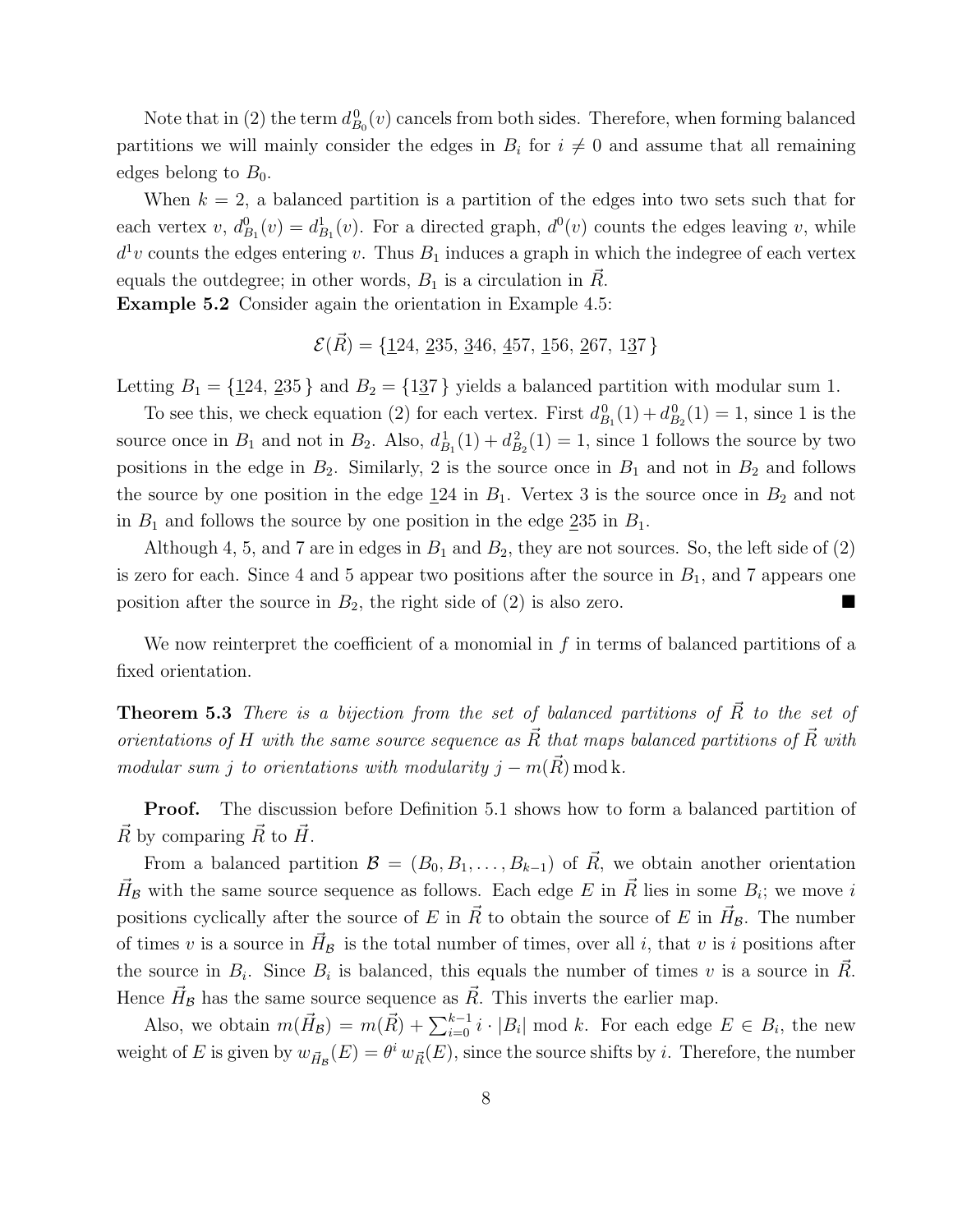of orientations of H with modularity j that have the same source sequence as  $\vec{R}$  equals the number of balanced partitions of  $\vec{R}$  with modular sum  $(j - m(\vec{R}))$  mod k.

Recall that we defined  $a_i$  to be the number of orientations of modularity i with source sequence  $d_1, \ldots, d_n$ . By Theorem 5.3,  $a_i$  equals the number of balanced partitions of  $\vec{R}$  with modular sum  $(i - m(\overrightarrow{R})) \mod k$ .

Since  $f_{\mathcal{H}}(x_1,\ldots,x_n) = \sum_{d_1+\cdots+d_n=e(H)} (a_0+\cdots+\theta^{k-1}a_{k-1}) \prod_{i=1}^n x_i^{d_i}$ , this implies that the coefficient of  $\prod_{i=1}^n x_i^{d_i}$  is zero if and only if the number of balanced partitions of  $\vec{R}$  with modular sum  $i$  is independent of  $i$ .

The following theorem incorporates these combinatorial arguments.

**Theorem 5.4** For k prime, let  $\vec{R}$  be an orientation of a k-uniform hypergraph H such that the number of balanced partitions of  $\vec{R}$  with modular sum i is not constant over i. If each vertex v is given a list of size at least  $d_{\overline{R}}^0(v) + 1$ , then H has a proper coloring from the lists.

**Proof.** Let  $S_i$  denote the given lists, and consider the hypergraph polynomial  $f_H$  defined in 4.1. The polynomial  $f_H$  is homogeneous of degree  $e(H)$ . Let the source sequence of the given orientation  $\vec{R}$  be  $d_1, \ldots, d_n$ . By the remarks following Theorem 5.3, the coefficient of  $x_1^{d_1} \ldots x_n^{d_n}$  in  $f_H$  is nonzero. Now Theorem 2.2 applies to guarantee the existence of a proper coloring from the lists.

**Example 5.5** Consider again the orientation of  $F$  given in Example 5.2. We have shown that  $({346, 457, 156, 267}, {124, 235}, {137})$  is a balanced partition. The only other balanced partition is the trivial one  $(\mathcal{E}(R), \emptyset, \emptyset)$ .

To see this, observe that in the edges  $\underline{457}$ ,  $\underline{156}$ , and  $\underline{267}$ ,  $1\underline{37}$ , one of 5, 6, 7 appears immediately after the source (cyclically). These edges cannot be in  $B_1$  since these vertices are never sources in  $\vec{R}$ . Similarly, in 235, 346, 457, and 156, 267, one of 5, 6, 7 appears two positions after the source cyclically, and these cannot be in  $B_2$ . Further,  $457$  is forbidden from both  $B_1$ and  $B_2$ , since it is the only edge with 4 as a source. This implies that  $346 \notin B_1$  and  $124 \notin B_2$ . Thus the only edges eligible for  $B_1$  are  $\underline{124}$  and  $\underline{235}$  and the only edge eligible for  $B_2$  is 137. Finally,  $(124 \in B_1) \Rightarrow (235 \in B_1) \Rightarrow (137 \in B_2) \Rightarrow (124 \in B_1)$ .

Since the total number of balanced partitions is not a multiple of 3, the number of them having modular sum  $i$  cannot be independent of  $i$ . Thus we conclude that the coefficient of the monomial  $x_1^2 x_2^2 x_3 x_4^2$  in  $f_F$  is nonzero, and then Theorem 5.4 implies that F is 3-choosable. The 3-choosability of the Fano plane also follows from a result of Kostochka, Stiebitz, and Wirth [17] extending Brook's theorem to hypergraphs.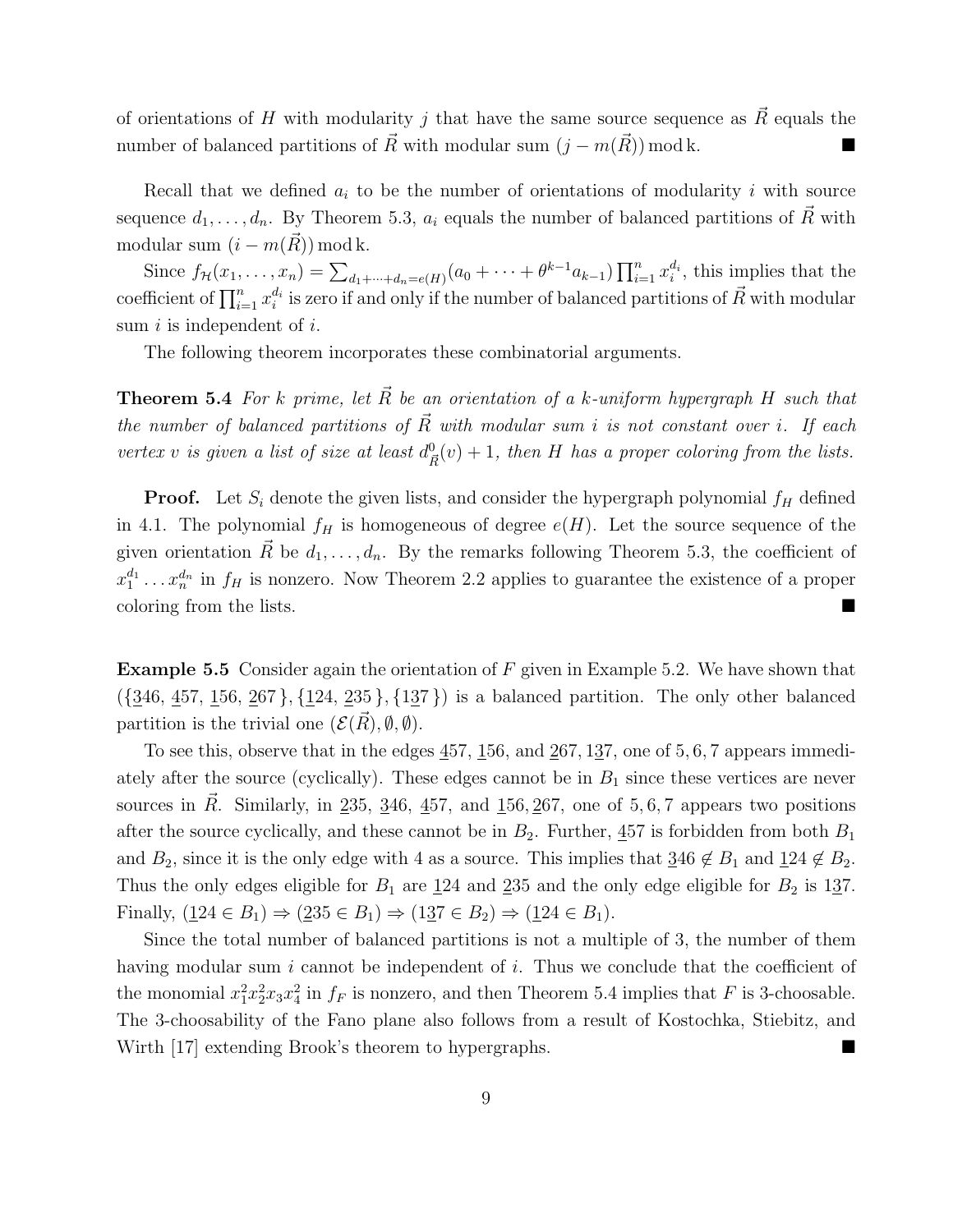## 6 Applications and questions

It would be interesting to use Theorem 5.4 to obtain the choice number of an infinite family of hypergraphs for which the choice number is not yet known. Unfortunately, counting the balanced partitions of an orientation of a hypergraph is difficult. All that is needed is showing (as in the case of the Fano plane) that some monomial term has a nonzero coefficient. In this section, we describe an infinite family of hypergraphs for which there is only one orientation with a particular source sequence.

We study a family of k-uniform hypergraphs with girth q and chromatic number  $i$  constructed recursively in Kostochka–Nešetřil [15]. The construction generalizes the classical construction of Blanche Descartes for triangle-free graphs with high chromatic number.

**Construction 6.1** Fix the parameters k and g. Let  $H_2$  be a single edge with k vertices. Given  $H_i$  with  $n_i$  nodes, construct  $H_{i+1}$  as follows. Let F be a  $(k-1)n_i$ -uniform,  $(i+1)$ chromatic hypergraph of girth g (this exists by [9]). Let  $e_i$  be the number of edges in F. Take  $e_i$  copies of  $H_i$  and adjoin a "central" copy of F. Form a 1-1 correspondence between the copies of  $H_i$  and the edges of F. For each copy C of  $H_i$ , divide the vertices of the corresponding edge  $e_C$  of F into  $n_i$  sets of size  $k-1$  and delete the edge  $e_C$ . Form  $n_i$  pairwise disjoint new edges of size k by adding each vertex of C to one of the  $n_i$  pairwise disjoint sets of size  $k-1$ in the set  $e_C$ . The resulting hypergraph is  $H_{i+1}$ .

By induction on  $i$ , the hypergraph  $H_i$  has chromatic number at least  $i$ . To show that  $\chi_{\ell}(H_i) \leq i$  using Theorem 5.4, consider an orientation of  $H_i$  where the vertices of F are never sources. Hence each vertex of each copy of  $H_i$  must be the source of its edge that uses vertices of F. Now delete F and repeat this process on each copy of  $H_{i-1}$ . Eventually we are left with copies of  $H_2$ . Since  $H_2$  is a single edge, each choice of source yields a unique orientation. Hence there is only one orientation of  $H_i$  with the source sequence we have specified. This implies that the monomial term corresponding to this source sequence is nonzero.

Since each vertex is chosen as a source at most  $i-1$  times in this orientation, the orientation has maximum source degree  $i - 1$ . By Theorem 5.4, we conclude that  $H_i$  is *i*-choosable.

Kostochka and Nešetřil [15] proved that  $H_i$  has girth g and chromatic number k and that in every subhypergraph of  $H_i$  there is a vertex of degree at most  $i - 1$ . This is a more direct way to show that  $H_i$  is *i*-choosable. Nevertheless, the example shows that our theorem can sometimes be used to obtain the optimal answer for choice number.

Stronger applications may be hard to find. As k increases, hypergraphs become easier to color, but the number of edges and hence source degrees may go up. Also, counting the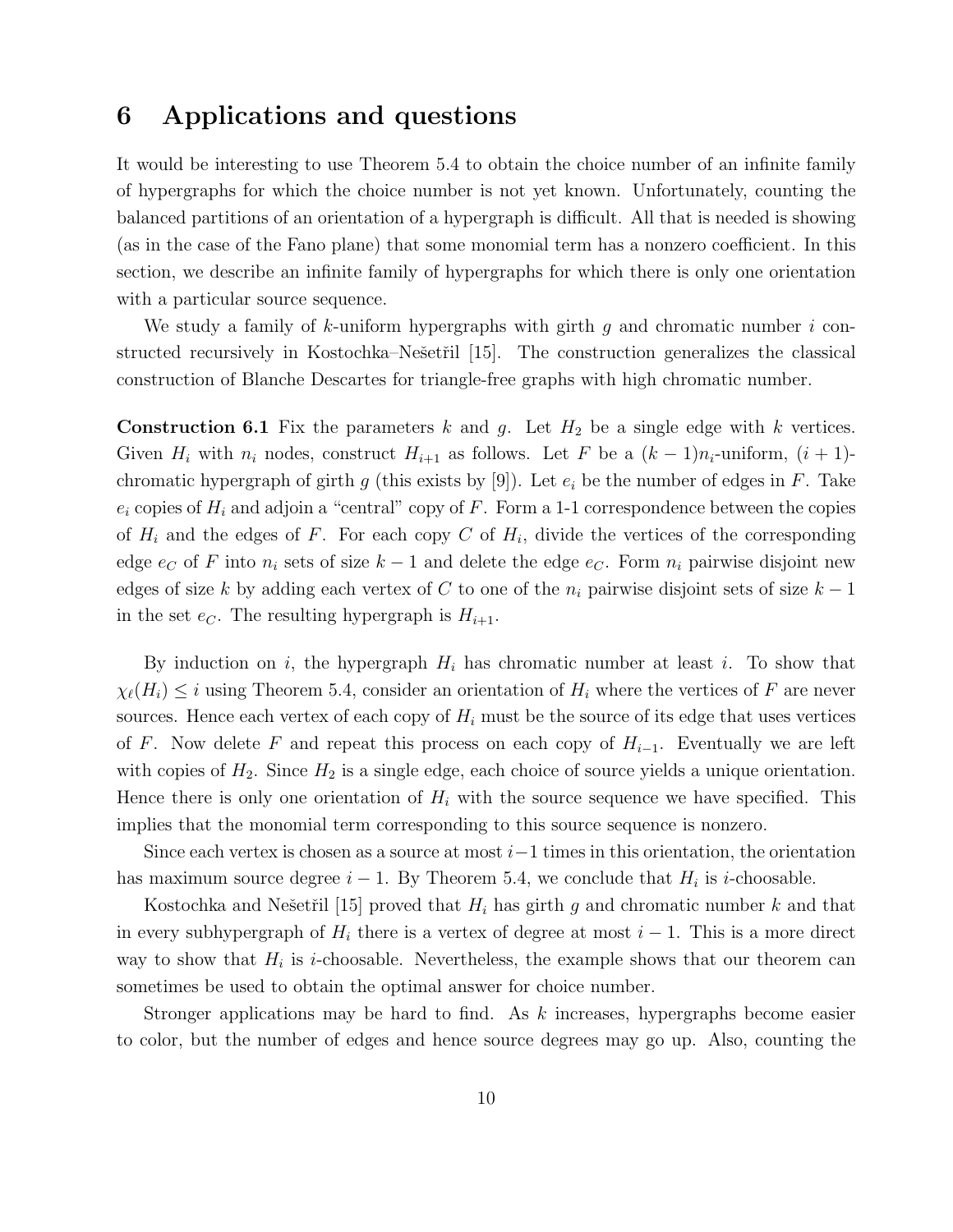balanced partitions for an orientation is usually difficult. The computation might be easier for sparse hypergraphs, but the choosability of sparse hypergraphs can often be determined by simple probabilistic arguments (using a random coloring).

In the hypergraph case, we have not found an analogue of the easy application of the Alon– Tarsi Theorem to bipartite graphs. An orientation of a bipartite graph has no circulations of odd size, since such a circulation must have an odd cycle, but bipartite graphs have no odd cycles. On the other hand, the subgraph with no edges is always a circulation of even size. Hence all orientations of a bipartite graph yield nonzero terms in the graph polynomial. it suffices to find an orientation with low outdegrees to obtain a good bound on the choice number. A generalization of this application to k-uniform hypergraphs with  $k > 2$  would require an easily-checked necessary condition for generating nonzero terms in the hypergraph polynomial.

# References

- [1] N. Alon and M. B. Nathanson and I. Z. Rusza, The polynomial method and restricted sums of congruence classes, J. Number Theory, 56, 1996, 404–417.
- [2] N. Alon and M. Tarsi, Colorings and orientations of graphs, Combinatorica, 12, 1992, 125–134.
- [3] N. Alon, Combinatorial Nullstellensatz, Combin. Probab. Comput., 8, 1999, 7–29.
- [4] N. Alon, Degrees and choice numbers, Random Structures Algorithms, 16, 2000, 364–368.
- [5] N. Alon, Restricted colorings of graphs, Surveys in Combinatorics, 1993 (Keele), 1993, 1–33.
- [6] M. Artin, Algebra, 1991, Prentice Hall.
- [7] B. Bollobás and A. J. Harris, *List-colourings of graphs*, Graphs and Combinatorics, 1, 1985, 115–127.
- [8] D. Z. Du and D. F. Hsu and F. K. Hwang, The Hamiltonian property of consecutive-d digraphs, Math. Comput. Modelling, 17, 1993, 61–63.
- [9] P. Erdős and A. Hajnal, *On chromatic number of graphs and set-systems*, Acta Math. Acad. Sci. Hungar., 17,1966, 61–99.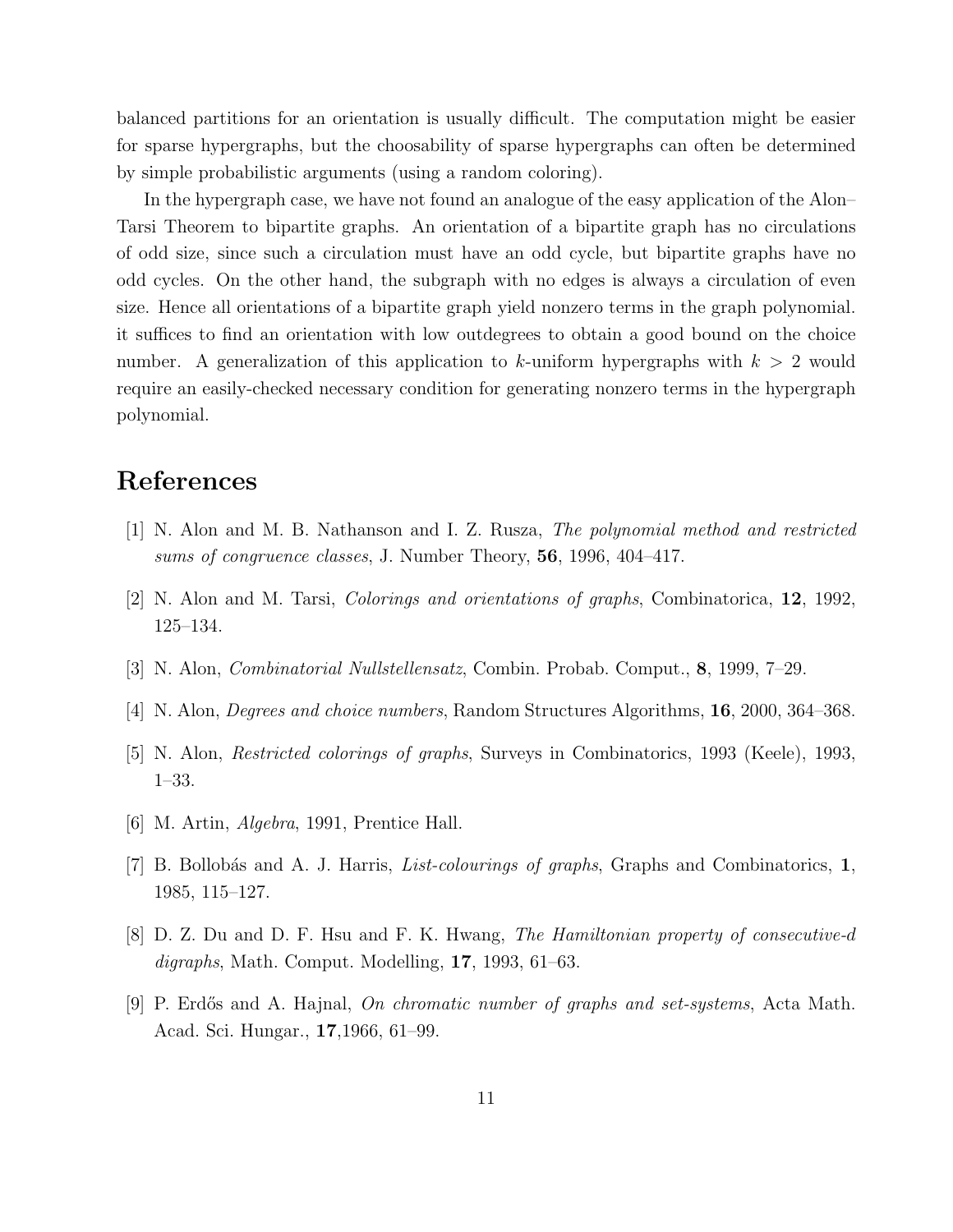- [10] P. Erdős and A. L. Rubin and H. Taylor, *Choosability in graphs*, West Coast Conference on Combinatorics, Graph Theory and Computing, 1979, 125–157.
- [11] M. N. Ellingham and L. Goddyn, List edge-colorings of some 1-factorable multigraphs, Combinatorica, 16, 1996, 343–352.
- [12] H. Fleischner and M. Stiebitz A solution to a coloring theorem of P. Erdős, Discrete Math., 101, 1992, 39–48.
- [13] J. Kratochvíl and Zs. Tuza and M. Voigt, *New trends in the theory of graph colorings:* choosability and list coloring, Contemporary Trends in Discrete Mathematics (Stiřín Castle, 1997), 1999, 183–197.
- [14] J. Kahn, Asymptotically good list-colorings, J. Combin. Theory Ser. A, 73, 1996, 1–59.
- [15] A. V. Kostochka and J. Nešetřil, *Properties of Descartes' consturction of triangle-free* graphs with high chromatic number, Combin. Probab. Comput., 8, 1999, 467–472.
- [16] A. V. Kostochka and M. Stiebitz, Colour-critical graphs with few edges, Discrete Math., 191, 1998, 125–137.
- [17] A. V. Kostochka and M. Stiebitz and B. Wirth, The colour theorems of Brooks and Gallai extended Discrete Math., **162**, 1996, 299–303.
- [18] Zs. Tuza, Graph colorings with local constraints—a survey, Discuss. Math. Graph Theory, 17, 1997, 161–228.
- [19] V. G. Vizing, Coloring the vertices of a graph in prescribed colors, (in Russian), Diskret. Analiz, 29, 1976, 3–10.
- [20] D. B. West, Introduction to Graph Theory, 1996, Prentice Hall.